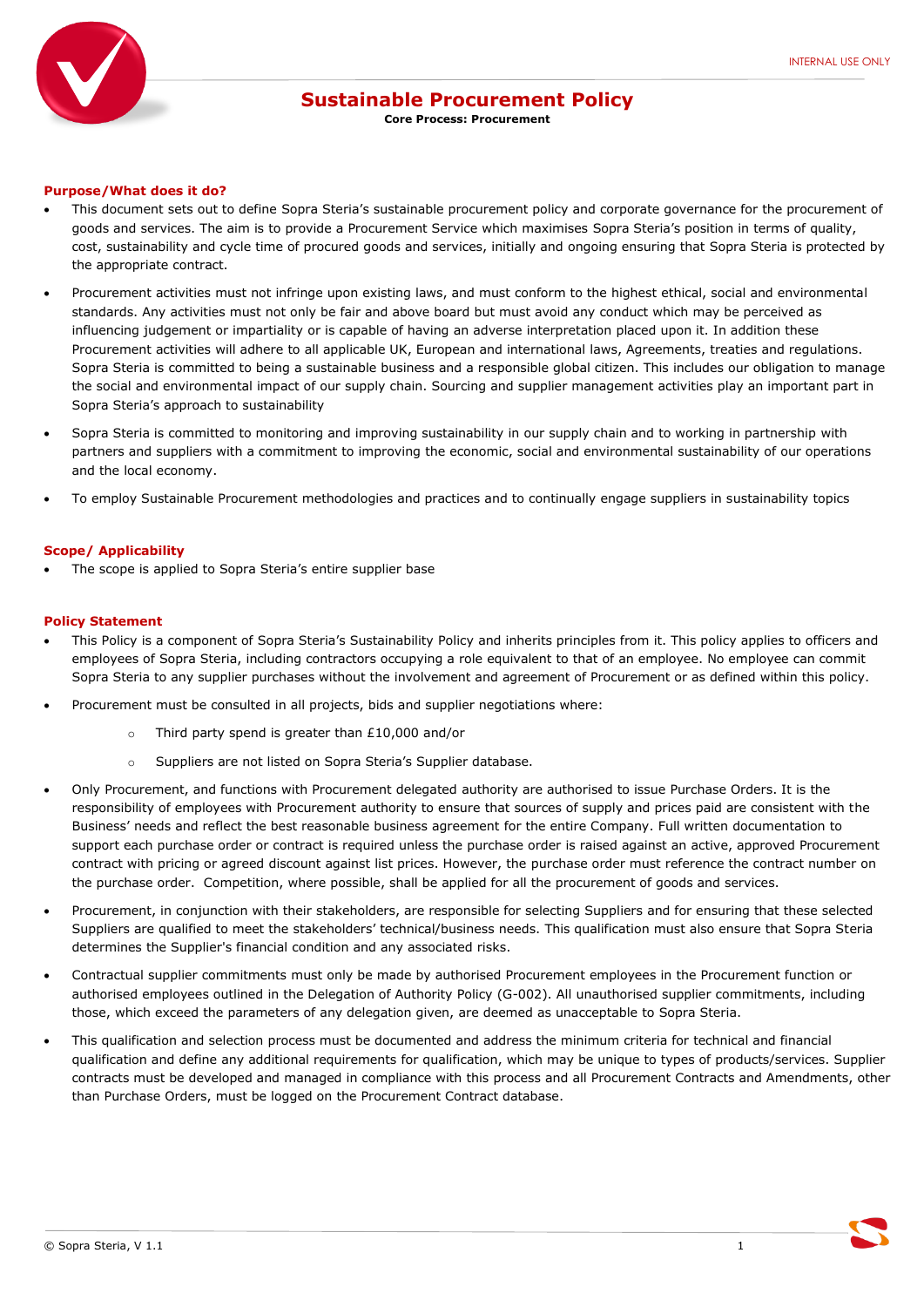The procurement of Professional Services within Sopra Steria is treated discretely. These purchases are related to the following commodities:

| 。 HR        |         | o Legal  |
|-------------|---------|----------|
| o Marketing | $\circ$ | Finance  |
| 。 Tax       | $\circ$ | Training |

- Specialized external resource may be required and Sopra Steria will need to engage with Suppliers who have Professional Qualifications and expertise within these areas. In these instances Procurement will rely upon the knowledge of and assistance from relevant Stakeholders during the procurement cycle and the usual procurement process will not apply.
- Each year the relevant Stakeholders covering these areas will be contacted to see if they have any requirements for such services in the coming months. Where appropriate, Stakeholders will be responsible for maintaining their own sets of notes from supplier meetings and reviews. Procurement will only be involved where deemed relevant. When new Suppliers are required, the Stakeholder will engage with Procurement to agree the most appropriate method of engagement.
- Sopra Steria standard commercial terms and conditions for purchase shall be used as a basis for supplier contracts (e.g. sixty day payment terms). Any deviation from these terms or use of supplier's own terms will need approval from Procurement and where appropriate Legal.
- Relationships with suppliers to establish an environment of professionalism and trust in both products and people are an essential part of the business. Entertainment should be conducted tastefully and in a manner, that promotes good communications between the supplier and Sopra Steria. Any entertainment or gift that bestows valuable benefit upon the recipient is not allowed
- Procurement will ensure that adequate safeguards are in place to prevent the inadvertent disclosure of all confidential or proprietary information during the tender process, bid support and throughout the procurement cycle.

#### **Business Objectives**

 To work with clients, partners and suppliers to share and continually work to improve best practice thereby increasing the efficiency and effectiveness of the procurement organisation. Performance is measured and monitored using both key performance indicators and procurement process reviews. Areas identified for improvement are recorded and tracked on a service improvement log.

#### **Policy Objectives**

The Sustainable Procurement Policy aims to fulfil these Business Objectives by:

#### **Educating Staff to Reduce Demand and Environmental Impact by**

- o Making them aware of relevant environmental and social effects of purchases
- o Encouraging them to minimise their consumption of goods and services
- o Equipping them to develop business cases that fulfil Sopra Steria's Sustainability Policy
- o Providing guidance and information to enable them to select sustainable products and services

#### **Integrating Sustainability into Procurement by**

- o Incorporating sustainability criteria in specifications to suppliers
- o Including suppliers' sustainability credentials in the Supplier Appraisal process
- $\circ$  Considering whole life costs when assessing product suitability and in the award of contracts
- o Using sustainability criteria in the award of contracts
- o Giving preference to products that can be manufactured, used and disposed of in accordance with Sopra Steria's Environmental Policy
- o Giving preference to services that can be delivered in accordance with Sopra Steria's Environmental Policy
- o Applying the Human Rights and Diversity, Labour Standards and Protecting Company Value principles of Sopra Steria's Ethics Policy to potential suppliers and the act of procurement
- o Supporting diversity and ethnic minorities amongst suppliers
- o Supporting local and smaller suppliers